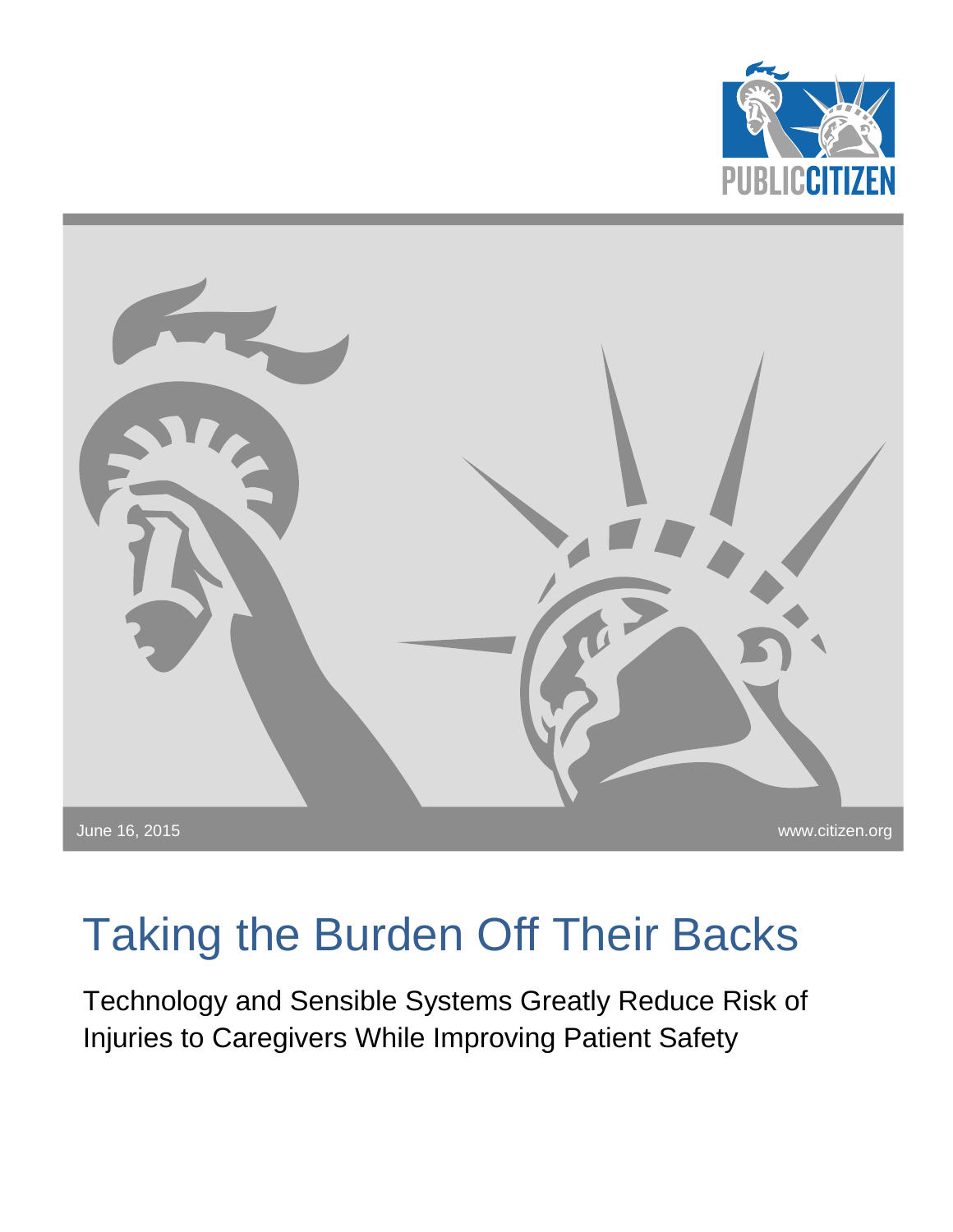#### **Acknowledgments**

This report was written by Taylor Lincoln, Research Director of Public Citizen's Congress Watch division.

#### **About Public Citizen**

Public Citizen is a national non-profit organization with more than 400,000 members and supporters. We represent consumer interests through lobbying, litigation, administrative advocacy, research, and public education on a broad range of issues including consumer rights in the marketplace, product safety, financial regulation, worker safety, safe and affordable health care, campaign finance reform and government ethics, fair trade, climate change, and corporate and government accountability.



Public Citizen's Congress Watch 215 Pennsylvania Ave. S.E Washington, D.C. 20003 P: 202-546-4996 F: 202-547-7392 [http://www.citizen.org](http://www.citizen.org/) © 2015 Public Citizen.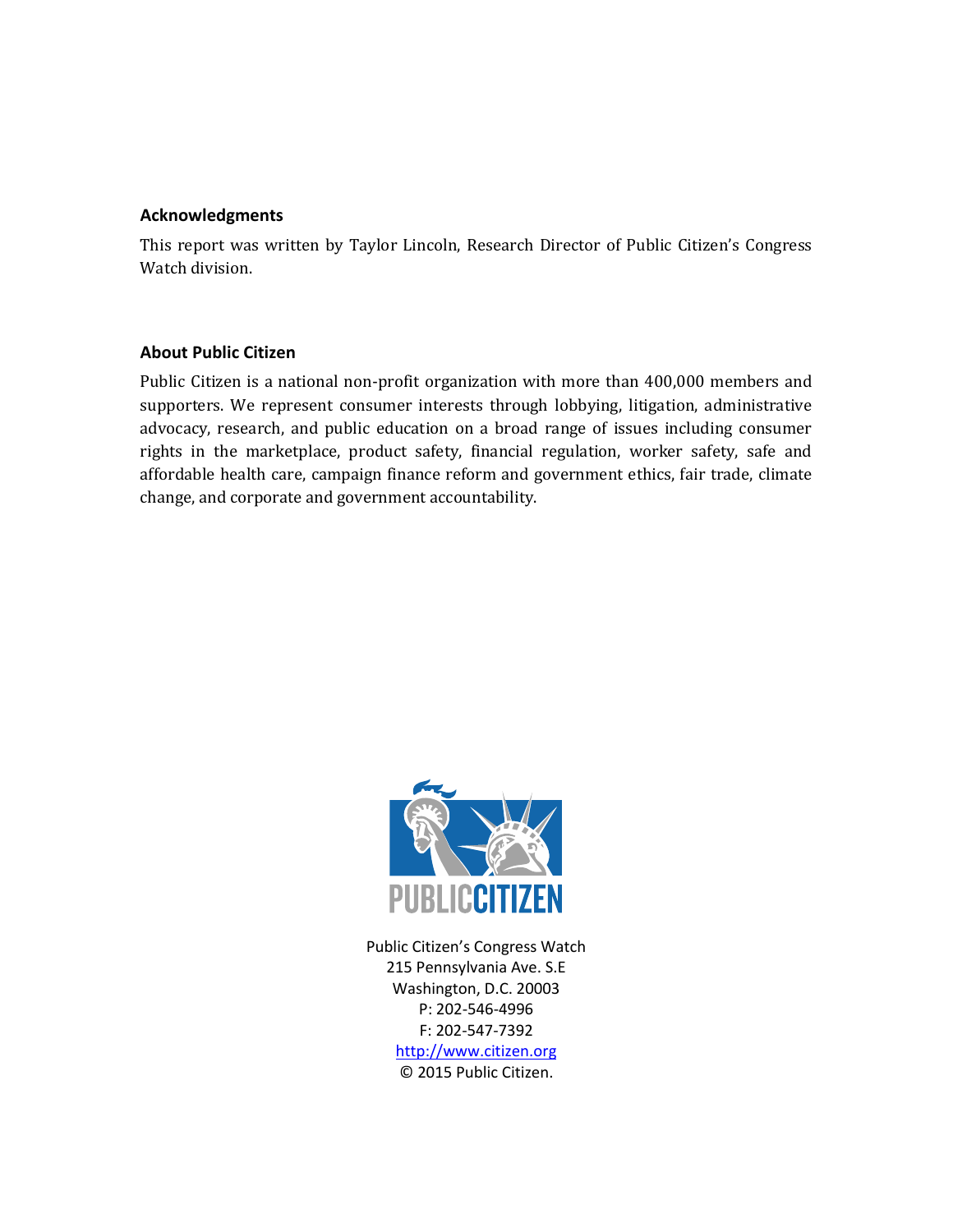## **Introduction**

N urses are responsible for maneuvering and handling patients in all sorts of ways. For example, transferring patients to stretchers, turning them, lifting their limbs for wound example, transferring patients to stretchers, turning them, lifting their limbs for wound care, positioning them to use toilets, showering them, and more.

The sheer weight of the human body renders these tasks challenging. The body's irregular shape and the awkward nature of building quarters enhance the difficulty. The result is that health care workers suffer more injuries requiring time away from work than members of any other profession.<sup>1</sup> As the first report in this series, "Nursing: A Profession in Peril," showed, these injuries can end careers and leave their victims in permanent pain.<sup>2</sup>

Not surprisingly, nurses have long suffered injuries from lifting and repositioning patients. Historically, these outcomes were blamed on the nurses, themselves. For instance, a textbook written in 1898 said: "Occasionally the complaint is made that a nurse has injured her back or strained herself in some way in moving a patient. This will generally be because she has failed to do the lifting properly"<sup>3</sup>

Gradually, a consensus has emerged among experts that proper mechanics, alone, cannot reliably prevent injuries. Guidelines published by the federal government's National Institute for Occupational Safety and Health (NIOSH) in 1994 said that no worker should lift more than 51 pounds, and said that this was too much for health care workers because the loads they lift are apt to be unstable or pose other challenges.<sup>4</sup>

A subsequent paper by a co-author of those NIOSH standards concluded that the limit in health care settings should be 35 pounds, and less for work conducted in restricted spaces.<sup>5</sup>

Now, there is question about whether any substantial amount of lifting is safe over the long haul, especially when involving particularly heavy patients. "The magnitude of these forces that are on your spine are so large that the best 'body mechanics' in the world are not going to keep you from getting a back problem," William Marras, director of the Spine Research Institute at Ohio State University, told National Public Radio. "There is no safe way to do it

 $\overline{\phantom{0}}$ 

<sup>1</sup> *See*, *e.g.*, *Numbers of Nonfatal Occupational Injuries and Illnesses by Case Type and Ownership, Selected Industries*, 2013, U.S. DEPARTMENT OF LABOR, BUREAU OF LABORS STATISTICS (Dec. 4, 2014), [http://1.usa.gov/1FLSfPv.](http://1.usa.gov/1FLSfPv)

<sup>2</sup> TAYLOR LINCOLN, PUBLIC CITIZEN, THE HEALTH CARE INDUSTRY'S CASTOFFS (June 9, 2015), [http://bit.ly/1B8sfTh.](http://bit.ly/1B8sfTh)

<sup>3</sup> I. HAMPTON NURSING: ITS PRINCIPLES AND PRACTICE (1898), as cited in SAFE PATIENT

HANDLING AND MOBILITY INTERPROFESSIONAL NATIONAL STANDARD ACROSS THE CARE CONTINUUM, AMERICAN NURSING ASSOCIATION (2013), hereinafter ANA.

<sup>4</sup> Thomas R. Waters, Vern Putz-Anderson and Arun Garg, APPLICATIONS MANUAL FOR THE REVISED NIOSH LIFTING EQUATION (1994), as cited in ANA,*supra.*

<sup>5</sup> Thomas R. Waters, *When Is It Safe to Manually Lift a Patient? The Revised NIOSH Lifting Equation Provides Support for Recommended Weight Limits*, 107 AMERICAN JOURNAL OF NURSING 53 (August 2007). (Cited in ANA, *supra*.)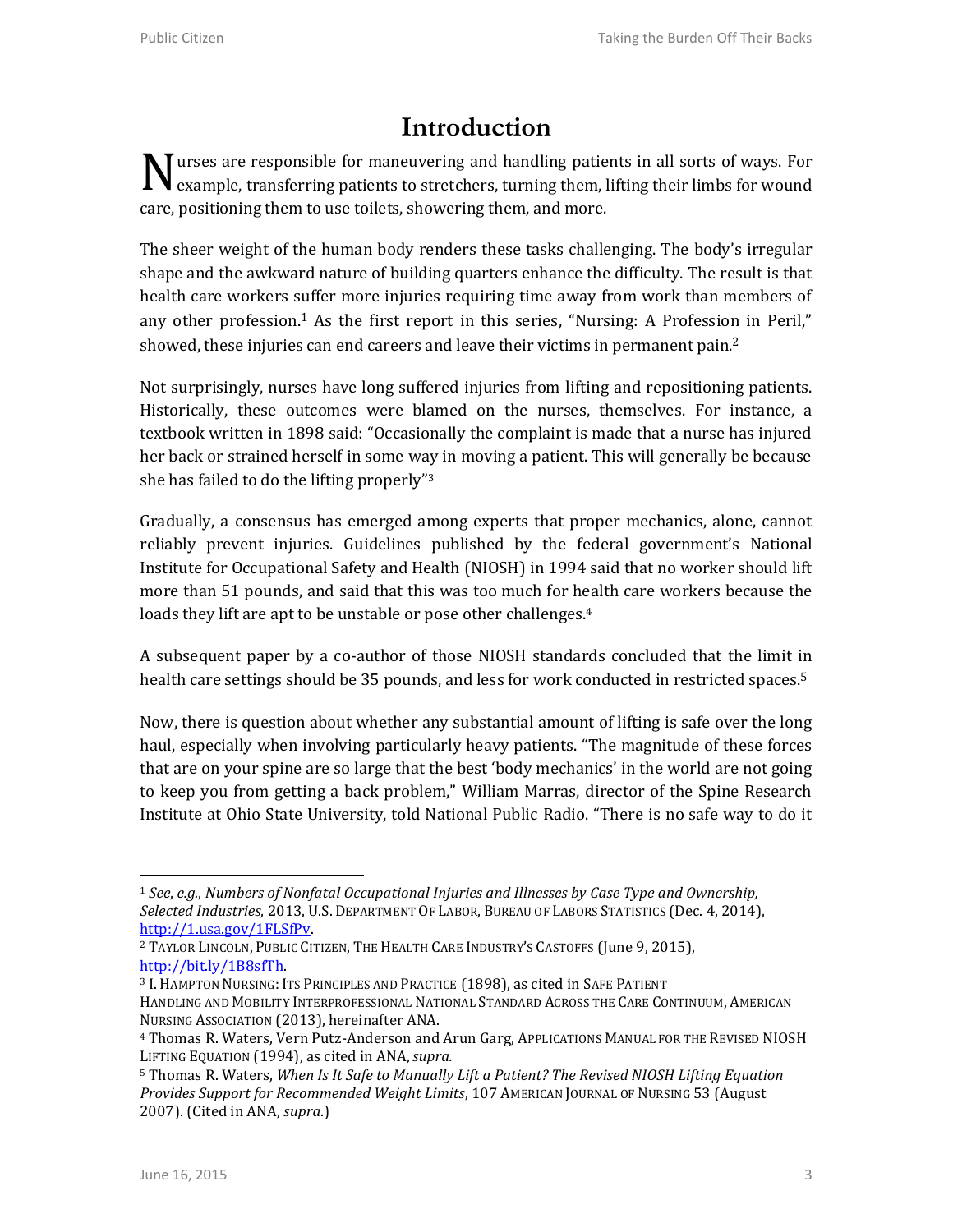with body mechanics.<sup>"6</sup> Similarly, the American Nurses Association has flatly opined: "Manual patient handling is unsafe and is directly responsible for musculoskeletal disorders suffered by nurses."<sup>7</sup>

Yet, as the first report in this series showed, nurses who are not able to fulfill significant lifting expectations can be at risk of losing their jobs.<sup>8</sup>

Not surprisingly, technology exists to take the burden off of nurses' backs. When implemented sensibly, safe patient handling programs reduce injuries to caregivers significantly. But, experts counsel, successful programs rely on numerous cultural factors, in addition to technology.

This report will review some of the technologies and policies recommended by experts to prevent injuries to caregivers.

#### **Technological Aids for Safe Patient Handling**

The following is a non-comprehensive list of the tools that properly equipped facilities might provide caregivers to reposition and move patients safely:

**Ceiling-mounted lifts** are mounted above a patient's bed. Slings are placed under the patient and connected to the infrastructure above. A power source permits the caregiver to elevate, turn or otherwise reposition the patient without exertion. Lifts equipped with tracks in the ceiling facilitate moving patients throughout a room, such as to bathrooms. Different types of slings may be used for different purposes, such as moving a patient to a shower or transferring from a bed to a chair.<sup>9</sup>

**Floor-based lifts** operate much like ceiling lifts but, as their name suggests, are based on the floor. Different types of slings can be used to fulfill specialized purposes, such as elevating a surgical patient's limb. For some products, a simple unfitted bed sheet can be used for many functions, such as turning patients.<sup>10</sup> Some floor-based lifts can be moved from room to room.<sup>11</sup>

l

<sup>6</sup> Daniel Zwerdling, *Even 'Proper' Technique Exposes Nurses' Spines To Dangerous Forces*, NATIONAL PUBLIC RADIO (Feb. 11, 2015)[, http://n.pr/1SbwFg2.](http://n.pr/1SbwFg2)

<sup>7</sup> ANA,*supra*.

<sup>8</sup> TAYLOR LINCOLN, PUBLIC CITIZEN, THE HEALTH CARE INDUSTRY'S CASTOFFS (June 9, 2015), [http://bit.ly/1B8sfTh.](http://bit.ly/1B8sfTh)

<sup>9</sup> AUDREY L.NELSON, KATHLEEN MOTACKI, AND NANCY NIVISON MENZEL, THE ILLUSTRATED GUIDE TO SAFE PATIENT HANDLING AND MOVEMENT (Springer Publishing Co.: 2009).

<sup>&</sup>lt;sup>10</sup> E-mail to author from Elizabeth White, Founder and Clinical Strategist, ErgoNurse Inc. (June 12, 2015).

<sup>11</sup> AUDREY L.NELSON, KATHLEEN MOTACKI, AND NANCY NIVISON MENZEL, THE ILLUSTRATED GUIDE TO SAFE PATIENT HANDLING AND MOVEMENT (Springer Publishing Co.: 2009)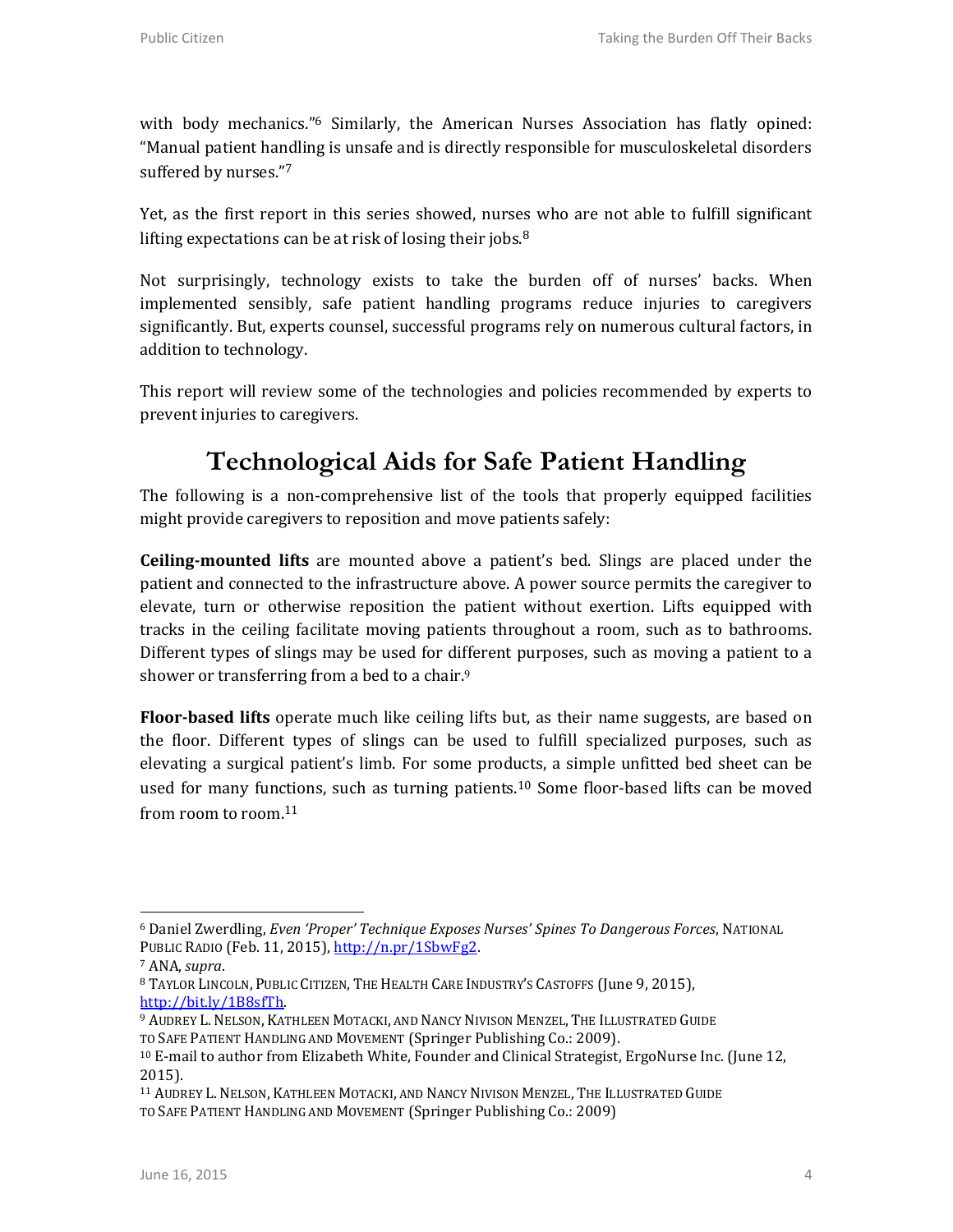**Powered sit-stand devices** help patients stand up and can assist them in moving from their bed to a chair or commode. A sling is used to secure the patient to the device.<sup>12</sup>

**Friction-reducing sheets** are made of slippery fabrics or gel-filled plastics that allow patients to be easily slid over a surface. They can be used in lateral transfers, such as from a bed to a stretcher, and can more easily facilitate turning or repositioning a patient.<sup>13</sup>

**Slide boards**, made of wood or plastic and sometimes incorporating rollers, can be used to reduce friction when sliding patients between two surfaces. They also are helpful in bridging gaps between surfaces, and can be used in conjunction with other assistive devices, such friction-reducing sheets.<sup>14</sup>



This photo shows the transfer of a patient from air-inflated lifting device (blue) to a bed via an inflated lateral transfer device (maroon and blue). The bottom of the lateral transfer device includes numerous tiny perforations that allow air to escape. The flow of air causes the inflated mattress nearly to float, greatly reducing the exertion needed to transfer the patient. *(Photo courtesy of HoverTech International)*

**Air-assisted lateral transfer devices** are essentially air mattress with small perforations on their bottom sides. As the mattress is inflated by a mechanical pump, tiny holes on the

 $\overline{\phantom{0}}$ 

<sup>12</sup> *Safe Patient Handling in Health Care: Patient Orientation*, OREGON COALITION FOR HEALTH CARE ERGONOMICS (undated)[, http://bit.ly/1ToDc8Q.](http://bit.ly/1ToDc8Q)

<sup>13</sup> *Transfer Assist Devices for the Safer Handling of Patients*, WORKERS' COMPENSATION BOARD OF BRITISH COLUMBIA (undated)[, http://bit.ly/1Fjjf8A.](http://bit.ly/1Fjjf8A) <sup>14</sup> *Id*.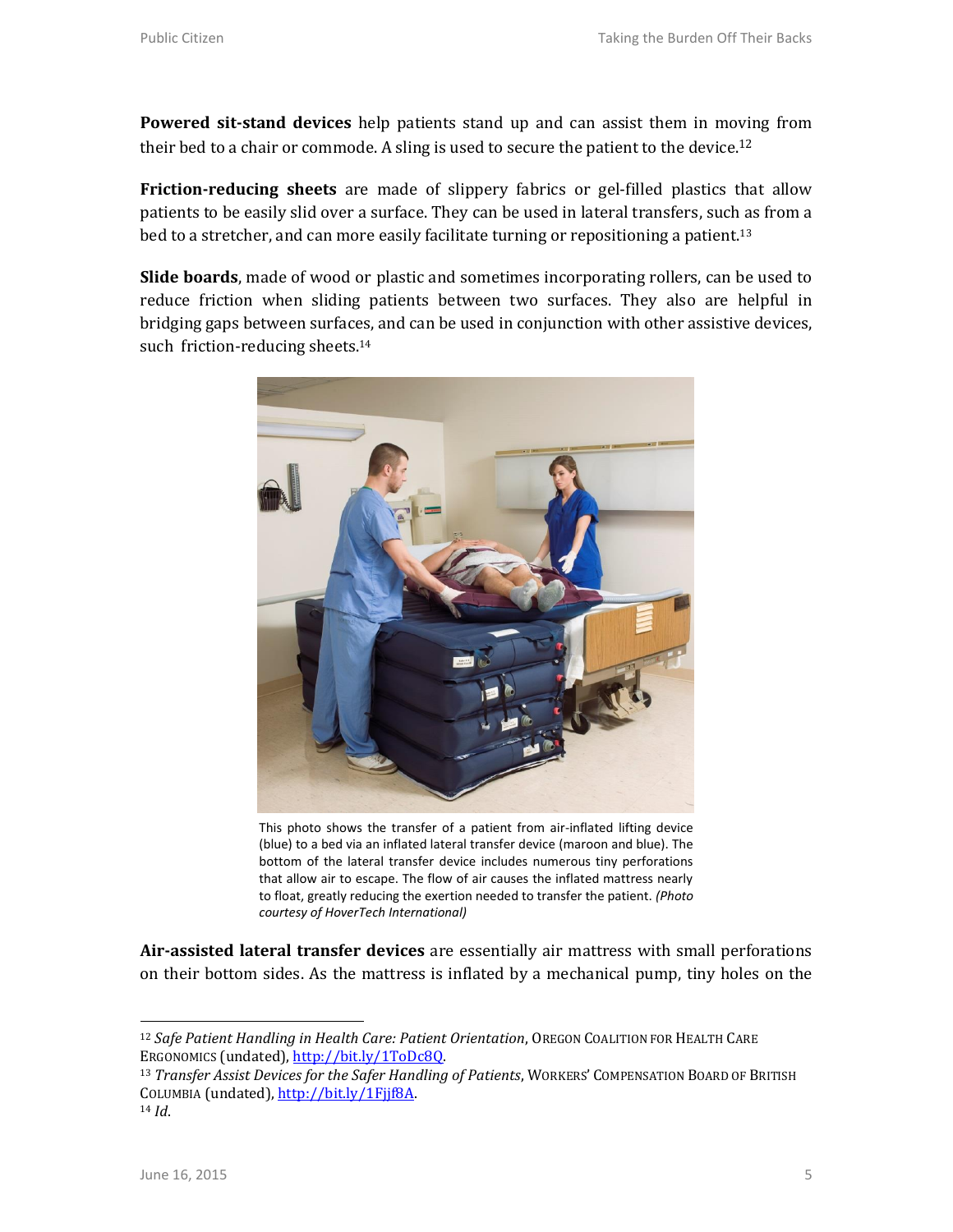bottom of the mattress emit air, causing it to nearly float. This permits a caregiver to move the patient by exerting effort equal to only about 10 to 15 percent of the patient's weight.<sup>15</sup>

**Air-assisted lifting device**s are designed to lift patients by incorporating several inflatable sections in their design. They are placed under a patient's body. As the sections are inflated, the patient is gradually lifted to a suitable height to be transferred to a rolling stretcher or other surface. These devices can be used by emergency caregivers arriving at a patient's house or to lift patients who have fallen in a caregiving facility.<sup>16</sup>

## **Successful Programs Require a Culture of Safety**

Experts say that provision of equipment alone is not sufficient to ensure a safe environment for health care workers. Successful programs also require implementation of systems to ensure that equipment is regularly and properly used. A demonstrated commitment by management is central to the fulfillment of those systems. What follows is a summary of 10 recommendations, largely taken from the American Nurses Association and Massachusetts Hospital Ergonomics Task Force.

1. **Management must demonstrate a commitment to safety** starting with a written policy that expresses objectives and a dedication to meeting those objectives. "The policy should establish that manual movement of patients should be minimal, occurring only during medical emergencies," the Massachusetts Ergonomics Task Force said. Additionally, management should exhibit equal commitment to the safety of workers and patients and maintain "a system of accountability for all involved, including managers/supervisors and employees." 17

2. **A safe patient handling committee should be formed** to "oversee all aspects of the development, implementation and evaluation of the SPH program, including review of injury data and the evaluation and selection of patient handling equipment and other appropriate controls."<sup>18</sup>

3. **Baseline data** associated with patient handling injuries prior to implementation of a safe patient handling program should be collected.<sup>19</sup>

<sup>17</sup> MOVING INTO THE FUTURE: PROMOTING SAFE PATIENT HANDLING FOR WORKER AND PATIENT SAFETY IN MASSACHUSETTS HOSPITALS, REPORT OF THE MASSACHUSETTS HOSPITAL ERGONOMICS TASK FORCE OCCUPATIONAL HEALTH SURVEILLANCE PROGRAM, MASSACHUSETTS DEPARTMENT OF PUBLIC HEALTH (December 2014), [http://1.usa.gov/1Fdfm4V.](http://1.usa.gov/1Fdfm4V) [Hereinafter *Massachusetts*]

l

<sup>15</sup> Demonstration witnessed by author, Rayburn House Office Building, Washington, D.C. (May 12, 2015) and Isabelle Werkheiser, Director of Marketing, HoverTech International, interview with author (May 21,2015).

<sup>&</sup>lt;sup>16</sup> Demonstration witnessed by author, Rayburn House Office Building, Washington, D.C. (May 12, 2015).

<sup>18</sup> *Id.*

<sup>19</sup> *Id.*.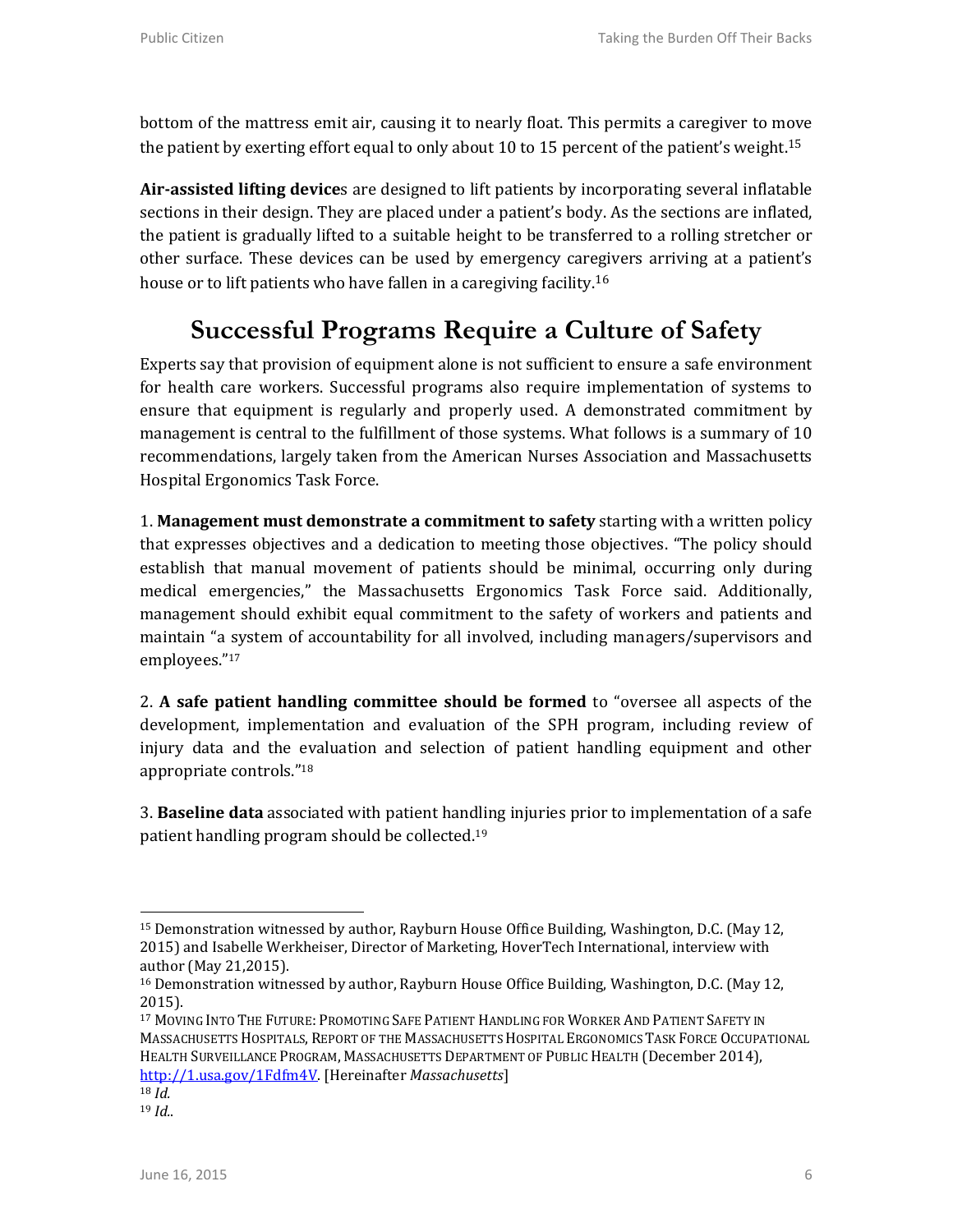4. **Employee input should be solicited** "to encourage healthcare workers to report hazards, errors, incidents, and accidents."<sup>20</sup> Employers should reassure workers that "they can raise concerns without fear of negative repercussions." 21

5. **Management should ensure that assistive equipment** is available in sufficient supplies, properly maintained and located in places that are accessible to workers.<sup>22</sup>

The number one problem I hear is that the equipment isn't available," Diane Brown, a health and safety specialist for the American Federation of State, County, and Municipal Employees (AFSCME), told Public Citizen.<sup>23</sup> "And so the nurses do what they always do, which is move the patients manually."

6. **Training should be conducted** at the outset of the program, annually and whenever new technical solutions are introduced.<sup>24</sup>

7. **Sufficient staffing should be ensured** by using an "an evidence-based system … to determine safe and appropriate caseloads." 25

8. **An injury measurement system** should be implemented to quantify "the frequency, severity, and cost of health care worker injuries associated with lifting, transfers, repositioning, and mobility." Data from that system should be analyzed, with findings applied to developing strategies to prevent future injures.<sup>26</sup>

9. **Employees should be provided a right to refuse,** without fear of repercussions, to engage in any transfer, repositioning, or mobility assignment that puts the healthcare recipient or the healthcare worker at risk for injury."<sup>27</sup>

10. **Injured workers should be accommodated by matching** "the physical capability of an injured healthcare worker to the physical demands of a job." Employers also should have return-to-work programs that ensure that recovering employees' lifting "restrictions are honored, preventing harm and expediting recovery during the restricted work activity period." 28

## **Safe Patient Handling Programs Work …**

When properly implemented, a comprehensive safe patient handling program can dramatically reduce injuries to caregivers. Consider the case of the New York State

<sup>25</sup> *Id.*

 $\overline{\phantom{0}}$ 

- <sup>27</sup> *Id.*
- <sup>28</sup> *Id.*

<sup>20</sup> ANA*,supra*.

<sup>21</sup> MASSACHUSETTS,*supra*.

<sup>22</sup> ANA*,supra*.

<sup>23</sup> Interview between author and Diane Brown (June 12, 2015).

<sup>24</sup> ANA*,supra*.

<sup>26</sup> *Id.*